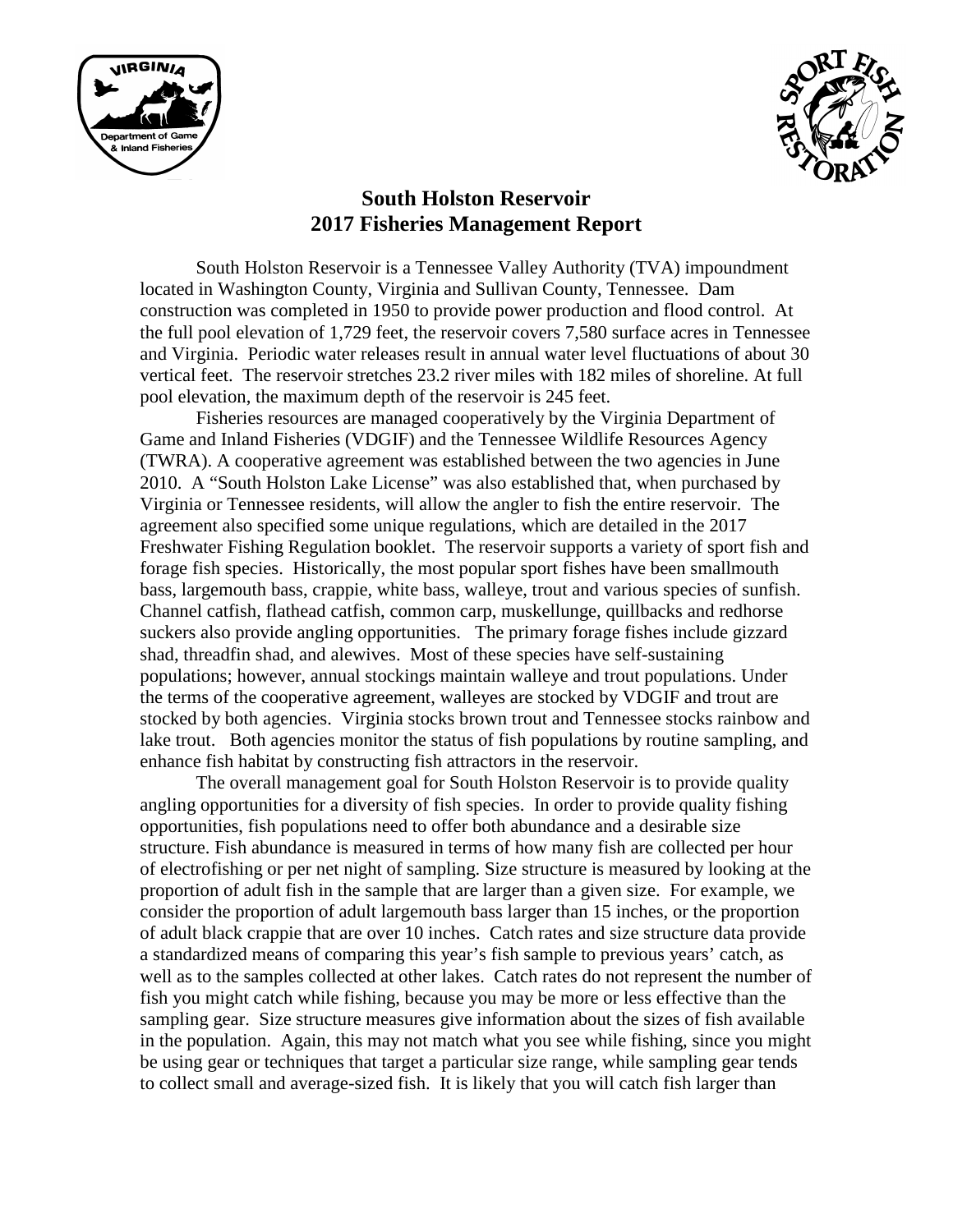those collected by sampling. The data we collect are best used to track overall trends in fish populations through time.

#### **Bass**

Bass populations in South Holston Reservoir offer decent numbers of good-sized fish. Relative abundance, the number of fish collected per hour of sampling, varies from year to year (Figure 1). The 2016 catch rates were 33 largemouth bass and 19 smallmouth bass per hour of sampling. Catch rates for largemouth bass and smallmouth bass were above average. Water temperature, lake level, recent weather fronts and water clarity can affect sample catch rates. Biologists strive to be consistent with sample dates and sampling effort in order to minimize these confounding effects and obtain data that accurately represent the true abundance of fish in the population each year.



**Figure 1.** Electrofishing catch rates, fish per hour, for largemouth bass (green columns) and smallmouth bass (orange columns) in South Holston Reservoir 1999-2016.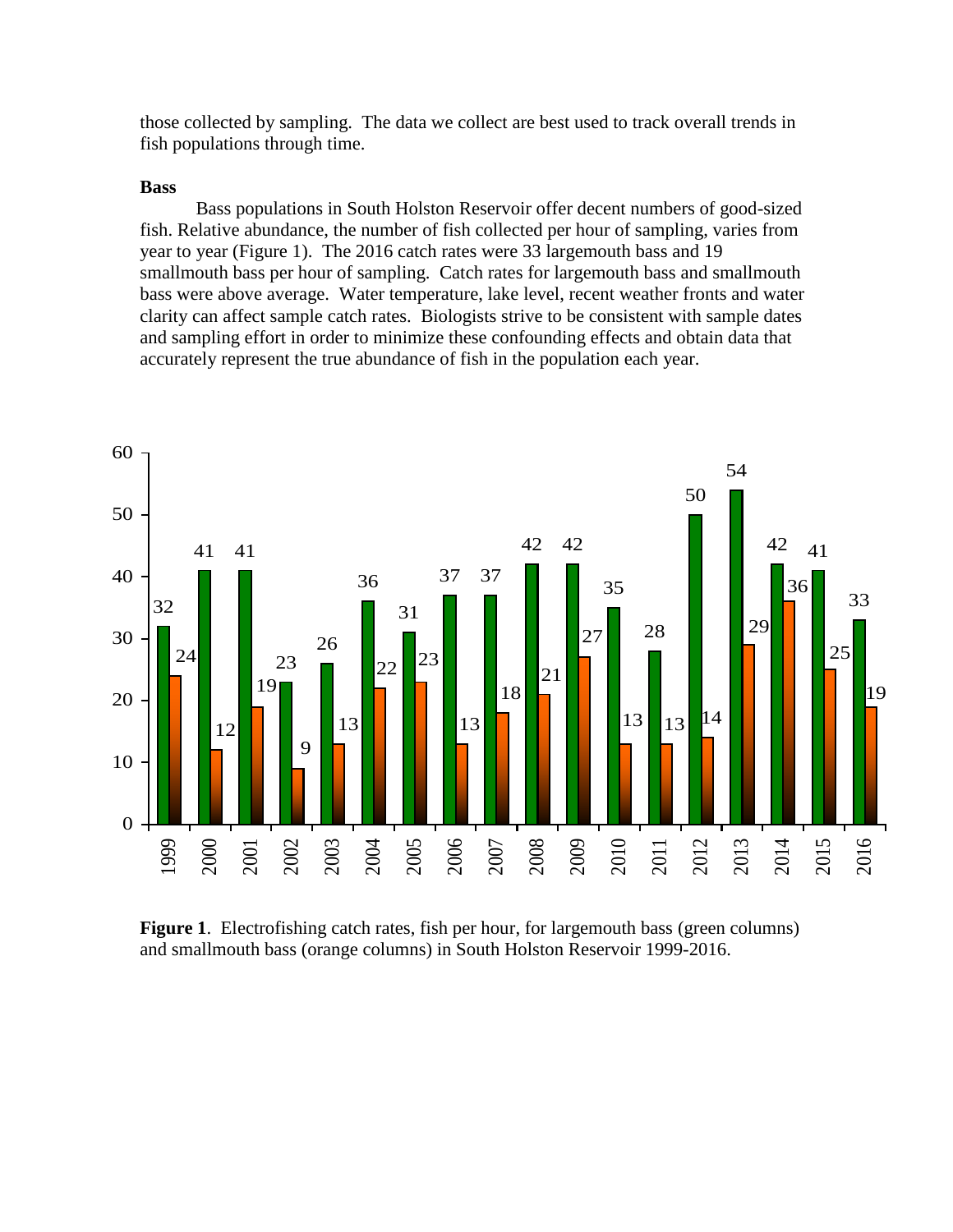

**Figure 2**. Number of preferred size largemouth bass (green columns) and smallmouth bass (orange columns) collected per hour of electrofishing at South Holston Reservoir 1999-2016. Preferred size is 15 inches for largemouth bass and 14 inches for smallmouth bass.

The size structure of the bass populations in South Holston Reservoir is excellent. The 2016 catch rate for preferred-size largemouth bass (15 inches or greater) was similar to what has been documented over the last few years (Figure 2). Sixty-three percent of the largemouth bass collected were 15 inches or longer. The number of preferred-size smallmouth bass collected per hour of sampling in 2016 decreased to 7 per hour. About percent of the smallmouth bass collected in the 2016 sample were longer than 14 inches.

#### **Crappie**

The black crappie electrofishing catch rate in 2016 was about average (Figure 3). Crappie population abundance fluctuates over time, and the highs and lows in abundance are usually the result of spawning success. This cycle of highs and lows is evident in the electrofishing catch rate data presented in Figure 3. Strong year classes from good spawns rapidly increase the population and create excellent fishing opportunities. Missing year classes have the opposite effect.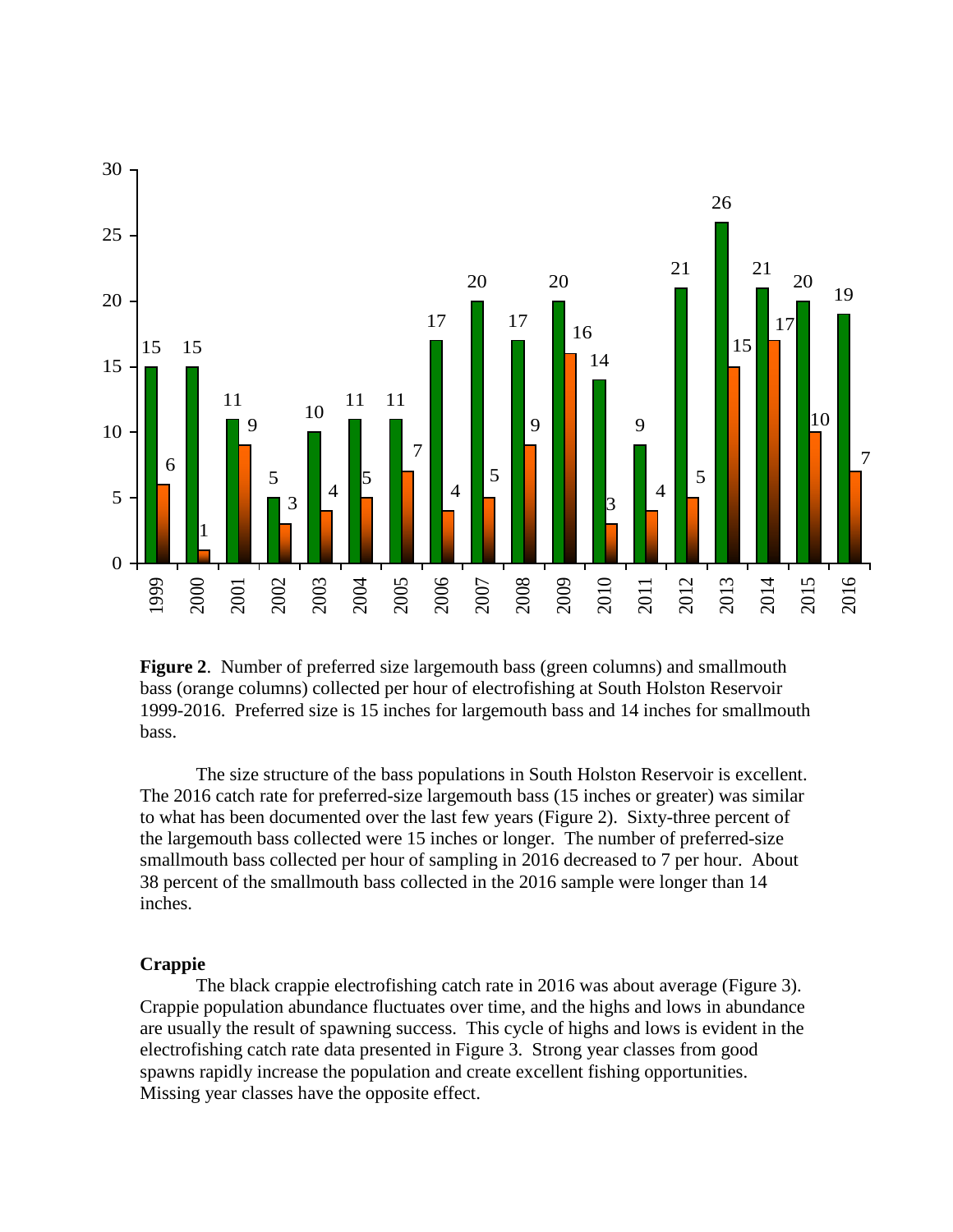

**Figure 3**. Number of black crappie collected per hour of electrofishing at South Holston Reservoir 1999-2016.

Data collected from 2007 to 2011 indicate a sharp decline in the crappie population abundance at South Holston. The 2012-2014 data shows an increase from strong year classes that have started the rebuilding process and TWRA began a stocking program introducing black-nose black crappie in the lake. The 10-inch minimum size limit should help keep spawning adults in the population and minimize the effects of recruitment failure. In 2014, VDGIF biologists collected one black-nose crappie in the Virginia portion of South Holston Lake.

The size structure of the crappie population was excellent in the 2016 sample. The number of preferred size crappie (10 inches or greater) increased dramatically during and 2008, but declined sharply in 2009 (Figure 4). The population has been rebuilding since 2012 and is at record levels. Eighty-six percent of black crappie collected in 2015 measured 10 inches in length or larger. These fish should provide good fishing for years to come, and hopefully with suitable spawning conditions and recruitment will continue to be good.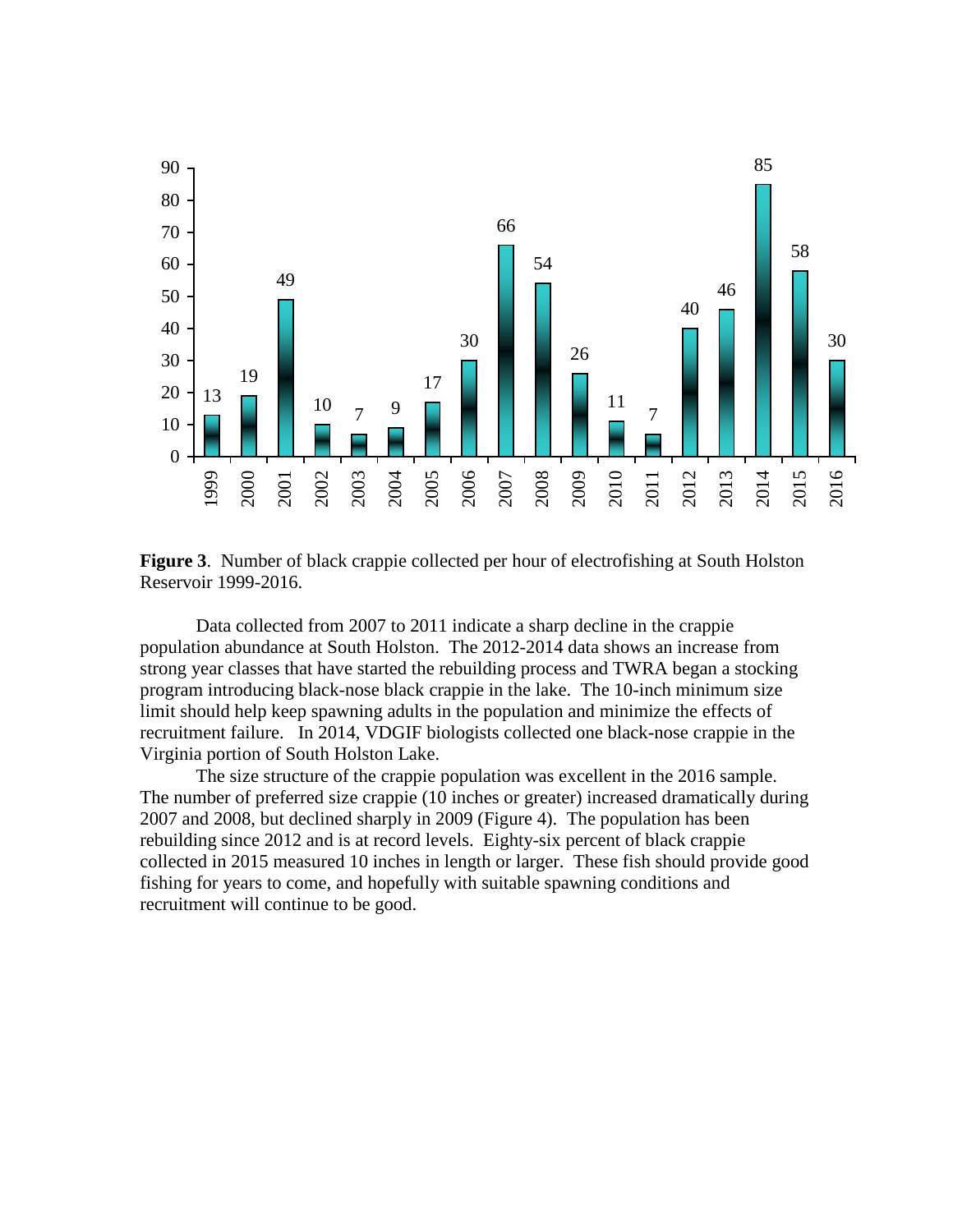

**Figure 4.** Number of preferred and memorable size black crappie collected per hour of electrofishing in South Holston Reservoir 1999-2016. Preferred size (blue columns) is 10 inches for black crappie. Memorable size (gold columns) is 12 inches for black crappie.

Age and growth data depicts a population that is highly exploited, with the population dominated by individuals less than 5 years of age (Figure 5). South Holston Lake is very productive with abundant forage, which allows for fast growth rates where the majority of the fish reach the legal size of 10 inches (254 mm) by age 3. Angler exploitation is high and fish quickly disappear from the fishery once they reach legal size (Figure 5).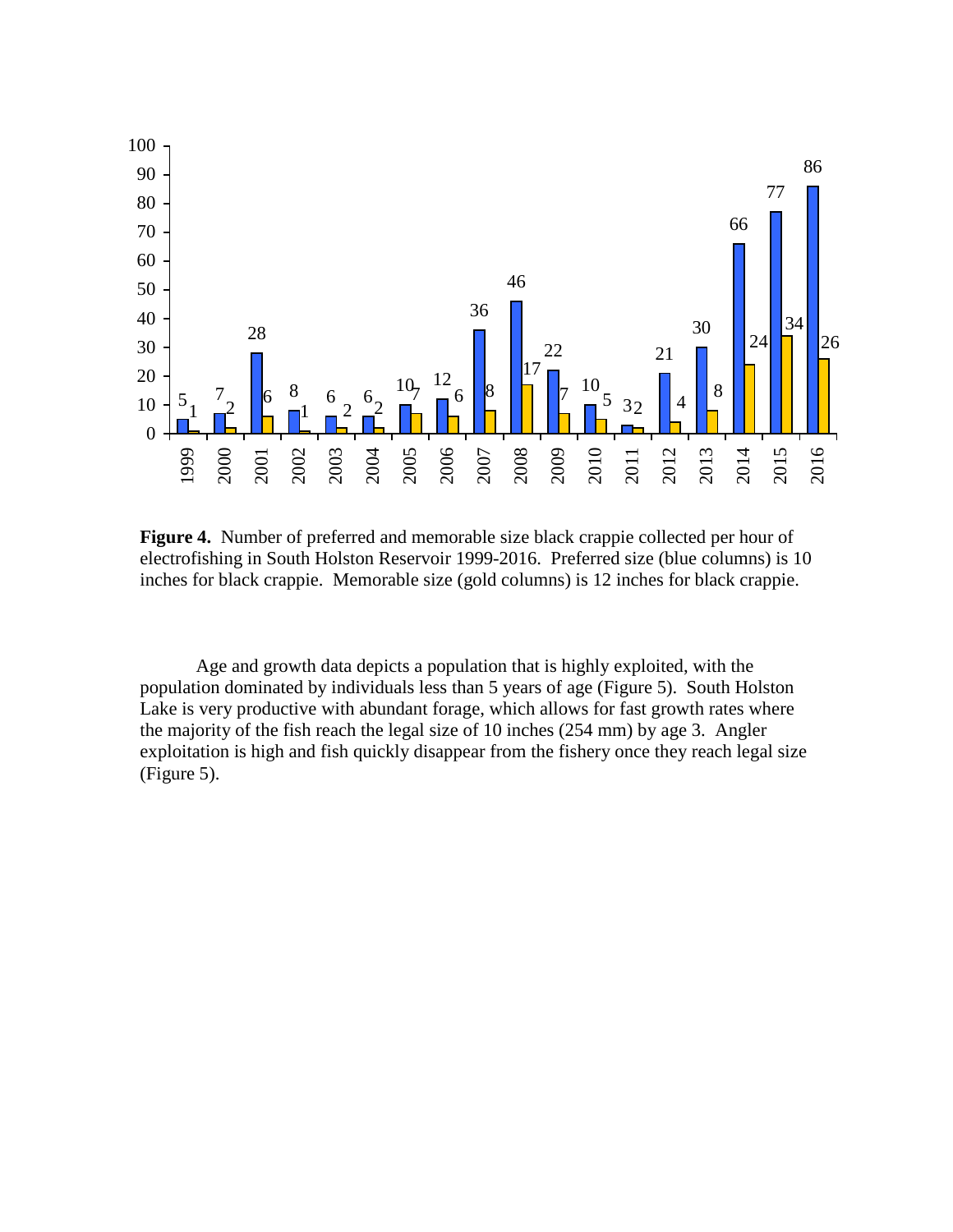

**Figure 5.** Length at age data for black crappie collected from South Holston Reservoir during fall gill net sampling in 2015.

### **Walleye**

Walleye population abundance in South Holston is measured in two ways. Walleyes are collected during the spring electrofishing sample and with gillnets during the fall. The reason for two sampling methods is that when compared to bass, walleyes are less likely to be associated with shoreline habitat during early April. Because these daytime electrofishing catch rates may not always accurately represent the walleye population, gillnets are also used to collect walleyes. Electrofishing catch rates vary considerably from year to year (Figure 5). Electrofishing catch rates for the April sample were below average (7/hr) at 1 fish per hour in 2016. The 2016 gillnet catch rate of 20 fish per net was almost double the average (12/net night) and is close to the lake record  $(23/hr).$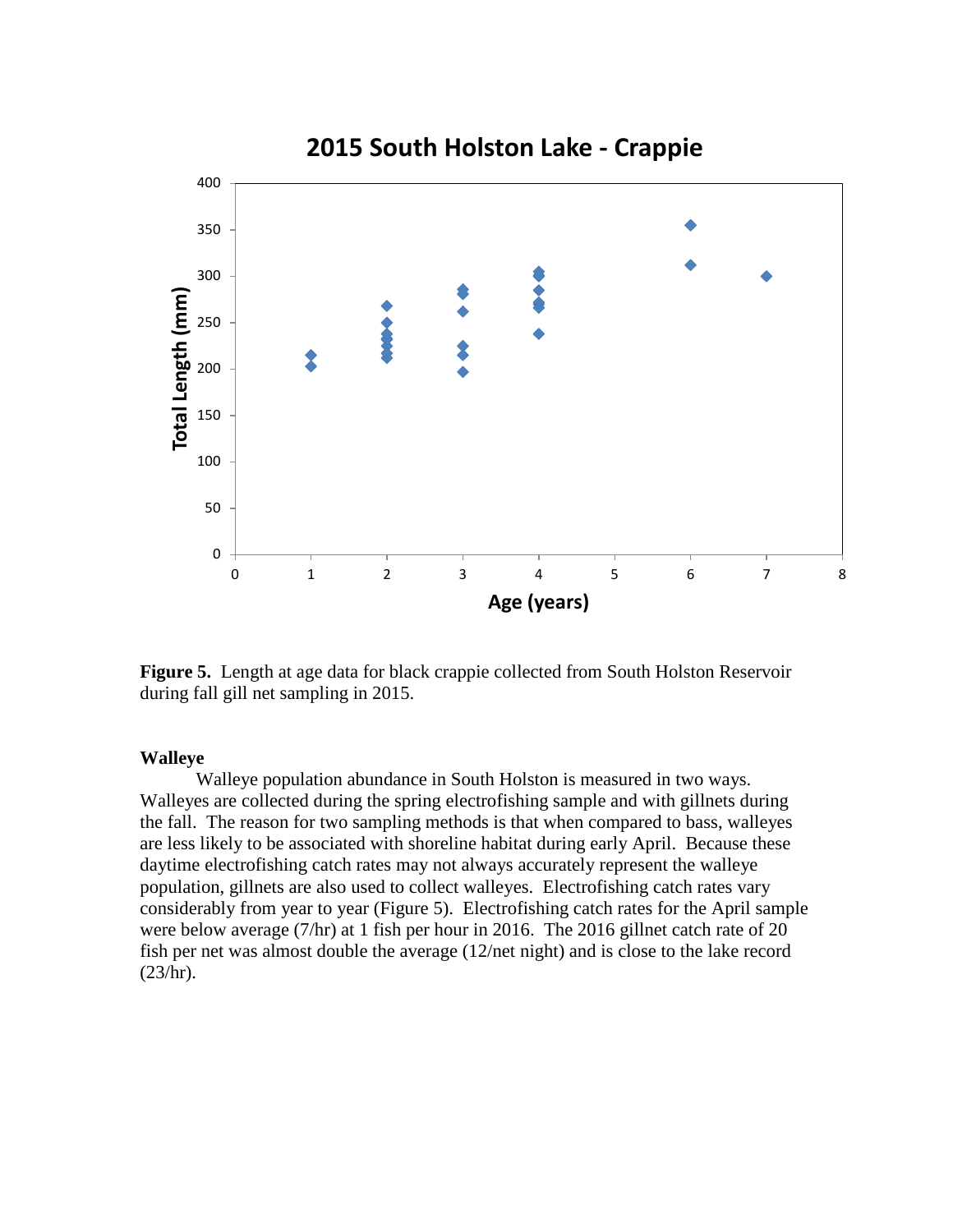

**Figure 5**. Sampling catch rates for walleye in South Holston Reservoir 1999-2016. Blue columns represent spring electrofishing catch rates (fish per hour) and yellow columns represent fall gillnet catch rates (fish per net).

The size structure of the walleye population is good. There are plenty of walleyes longer than the 18-inch minimum length limit. Most of the walleyes collected in fall gillnets were 18 inches or longer.

Growth of stocked walleyes is excellent in South Holston. Most walleyes exceed 10 inches in their first year, measure 15 to 18 inches in their second year, and reach 20 inches by their third year. Walleye growth rates really slow down after age four or five. Male walleyes grow slower than females, and seldom exceed 24 or 25 inches in length. Female walleyes grow faster and may reach lengths of 30 inches or more in South Holston.

Length-at-age data from the fall 2015 gillnet sample shows the range of lengths from ages 1 through 9 (Figure 6). Some of the differences in length at a particular age can be explained by the fact that male walleyes grow slower and have a smaller maximum total length. The differences in growth rates between males and females are most apparent for walleyes over five years old. Female walleyes are four to five inches longer than males of the same age.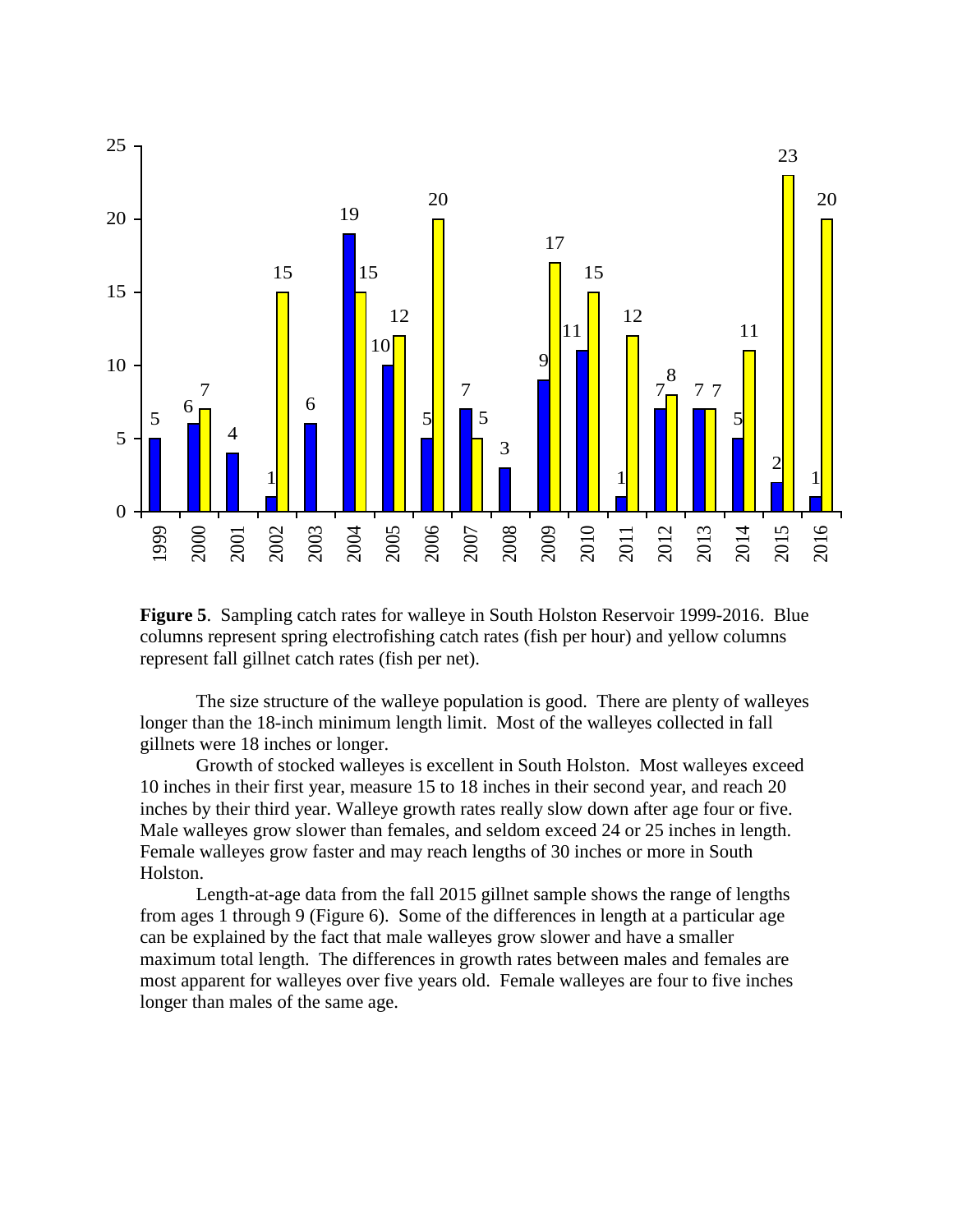

**Figure 6**. A summary of length at age data for walleyes in South Holston Reservoir, based on fall gillnet data from 2015. Each diamond represents an individual walleye. For example, at age 2 some walleyes are only 17 inches long and others are more than 21 inches long. Walleye are legally harvestable at 457mm (18 inches).

The walleye population is maintained by annual stocking. Walleye fingerlings are about one inch long at the time of stocking. Walleyes have been actively stocked into South Holston Reservoir since 1986, but stocking rates and frequency greatly increased in 2000 (Table 1).

**Table 1**. Walleye stocking history for South Holston Reservoir 1986-2016. Walleye fingerlings are stocked by the Virginia Department of Game and Inland Fisheries (VDGIF) and the Tennessee Wildlife Resources Agency (TWRA).

| Year | <b>Number Stocked</b> | <b>Stocked by:</b> |
|------|-----------------------|--------------------|
| 1986 | 35,000                | VDGIF              |
| 1987 | 25,457                | VDGIF              |
| 1988 | 52,752                | <b>VDGIF</b>       |
| 1989 | 28,930                | VDGIF              |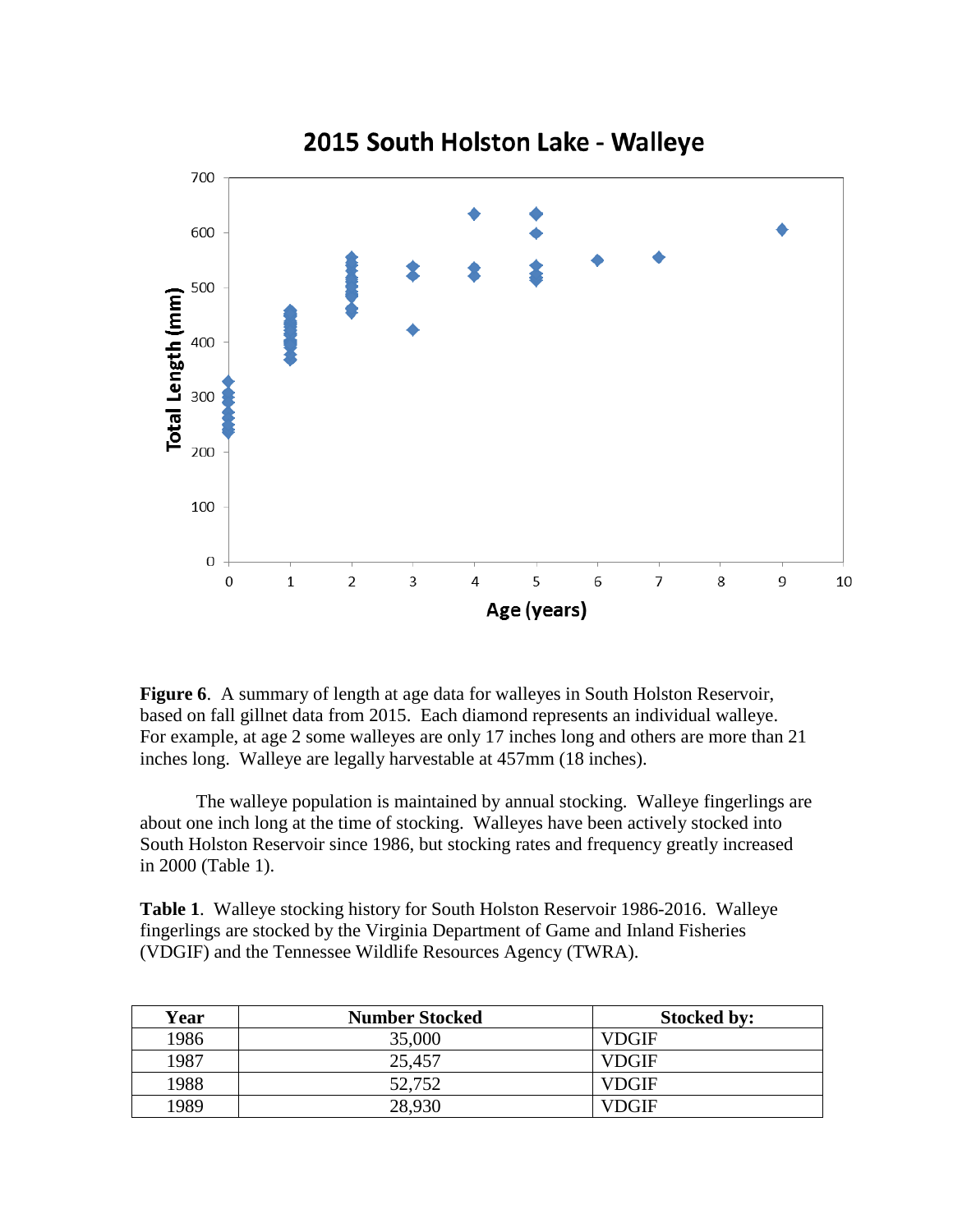| 1990 | 29,656  | <b>VDGIF</b> |
|------|---------|--------------|
| 1991 | 27,300  | <b>VDGIF</b> |
| 1993 | 30,000  | <b>VDGIF</b> |
| 1995 | 31,900  | <b>VDGIF</b> |
| 1997 | 40,400  | <b>VDGIF</b> |
|      | 37,900  | <b>TWRA</b>  |
| 1998 | 39,250  | <b>VDGIF</b> |
| 1999 | 39,508  | <b>TWRA</b>  |
| 2000 | 146,000 | <b>VDGIF</b> |
| 2001 | 149,700 | <b>VDGIF</b> |
| 2002 | 47,533  | <b>VDGIF</b> |
|      | 51,411  | <b>TWRA</b>  |
| 2003 | 179,033 | <b>VDGIF</b> |
|      | 17,047  | <b>TWRA</b>  |
| 2004 | 7,000   | <b>VDGIF</b> |
|      | 46,725  | <b>TWRA</b>  |
| 2005 | 150,000 | <b>VDGIF</b> |
|      | 41,199  | <b>TWRA</b>  |
| 2006 | 180,200 | <b>VDGIF</b> |
|      | 26,640  | <b>TWRA</b>  |
| 2007 | 171,239 | <b>VDGIF</b> |
|      | 38,623  | <b>TWRA</b>  |
| 2008 | 188,514 | <b>VDGIF</b> |
|      | 40,921  | <b>TWRA</b>  |
| 2009 | 190,112 | <b>VDGIF</b> |
|      | 24,920  | <b>TWRA</b>  |
| 2010 | 183,429 | <b>VDGIF</b> |
| 2011 | 192,842 | <b>VDGIF</b> |
| 2012 | 142,688 | <b>VDGIF</b> |
| 2013 | 375,221 | <b>VDGIF</b> |
| 2014 | 183,953 | <b>VDGIF</b> |
| 2015 | 199,134 | <b>VDGIF</b> |
| 2016 | 42,640  | <b>VDGIF</b> |

## **White bass**

The white bass population has virtually disappeared in recent years. The last good spring run into the headwaters was in 1998. We had not collected a single white bass in population monitoring since 2001 until 2012 when we collected two. Most of the white bass caught by anglers in recent years were very large adults. There are many theories as to why the white bass are gone. Low spring flows and low lake levels during drought years may have affected the reproductive success of the white bass during the 1990's and early 2000's. Since that time, favorable spawning conditions have existed, but it is possible that the adult population was already reduced to the point that a successful spawn was not possible. White bass do not live as long as some other fish species and can be more easily impacted by missing age classes.